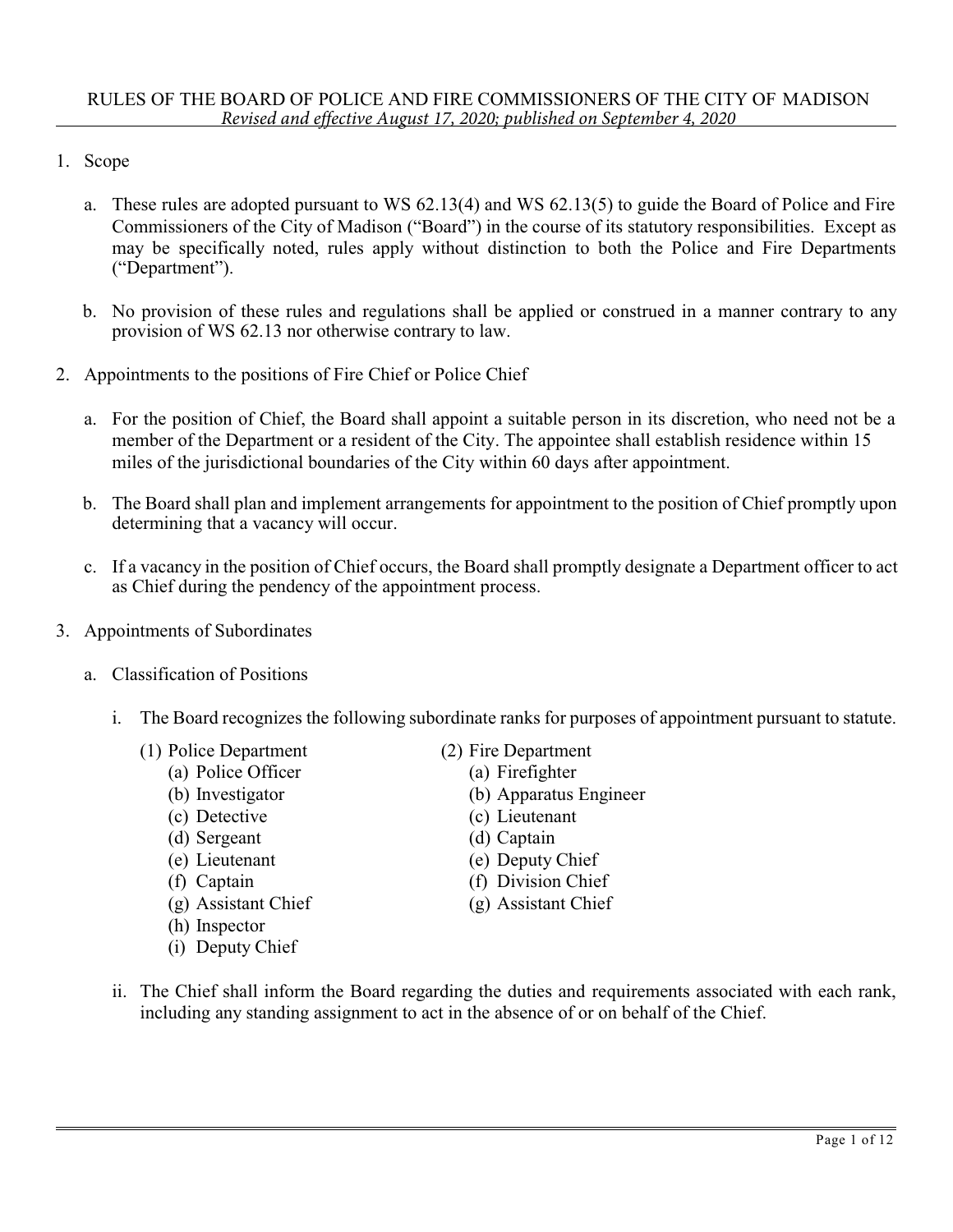- 4. Appointments pursuant to WS 62.13(4)
	- a. This rule is adopted for the convenience of the Board and Chiefs and to assist and guide the Board and the Chiefs in the exercise of their discretion in the appointment process. The Board may modify or revoke this rule at any time. This rule does not establish a right, entitlement, or legitimate expectation of initial, promotional, or continuing appointment in any subordinate or other individual. By acting in conformity with this Rule neither the Board nor any Chief abandons or waives any responsibility, authority, or right otherwise provided by law.
	- b. In carrying out its responsibilities for appointments the Board may in its discretion seek the advice of, and delegate administrative tasks to, the Chief, other employees and agents of the City, Board legal counsel, and other persons.
	- c. Eligibility List: Application
		- i. The Board shall authorize forms for making application for initial appointments. Notice of the availability of such forms shall be given as required by law and by such additional means as the Board may authorize.
		- ii. Any misrepresentation in regard to any material fact contained in the application shall be sufficient cause for excluding the applicant from the examination, or for removing the name of the applicant from the Eligibility List, or for the discharge of the applicant from the service.
		- iii. Whenever the application reveals on its face that the applicant cannot meet the qualifications of the position the applicant applies for, such application shall be rejected by the Board or its designated representative and the applicant shall be notified of the reason therefor.
		- iv. Incomplete applications shall be cause for rejection or shall be returned to applicants for correction.
	- d. Eligibility List: Examination
		- i. From time to time as staffing and administrative considerations require, the Board will establish procedures and instruments for examination of applicants, including such written, oral, and physical aptitude examinations as the Board may determine to be appropriate and necessary.
		- ii. From time to time as staffing and administrative considerations require, the Board will schedule and administer the examination of applicants.
		- iii. The Board will determine the methods of scoring of all examination procedures and instruments.
		- iv. Upon review and scoring of all examination procedures and instruments, the Board shall prepare an alphabetical list of individuals eligible for appointment by the Chief ("Eligibility List"). The Board shall establish the term of each Eligibility List and may extend or shorten the term. The Eligibility List list shall be kept in the files of the Board and copies thereof shall be furnished to the Chief of the appropriate Department.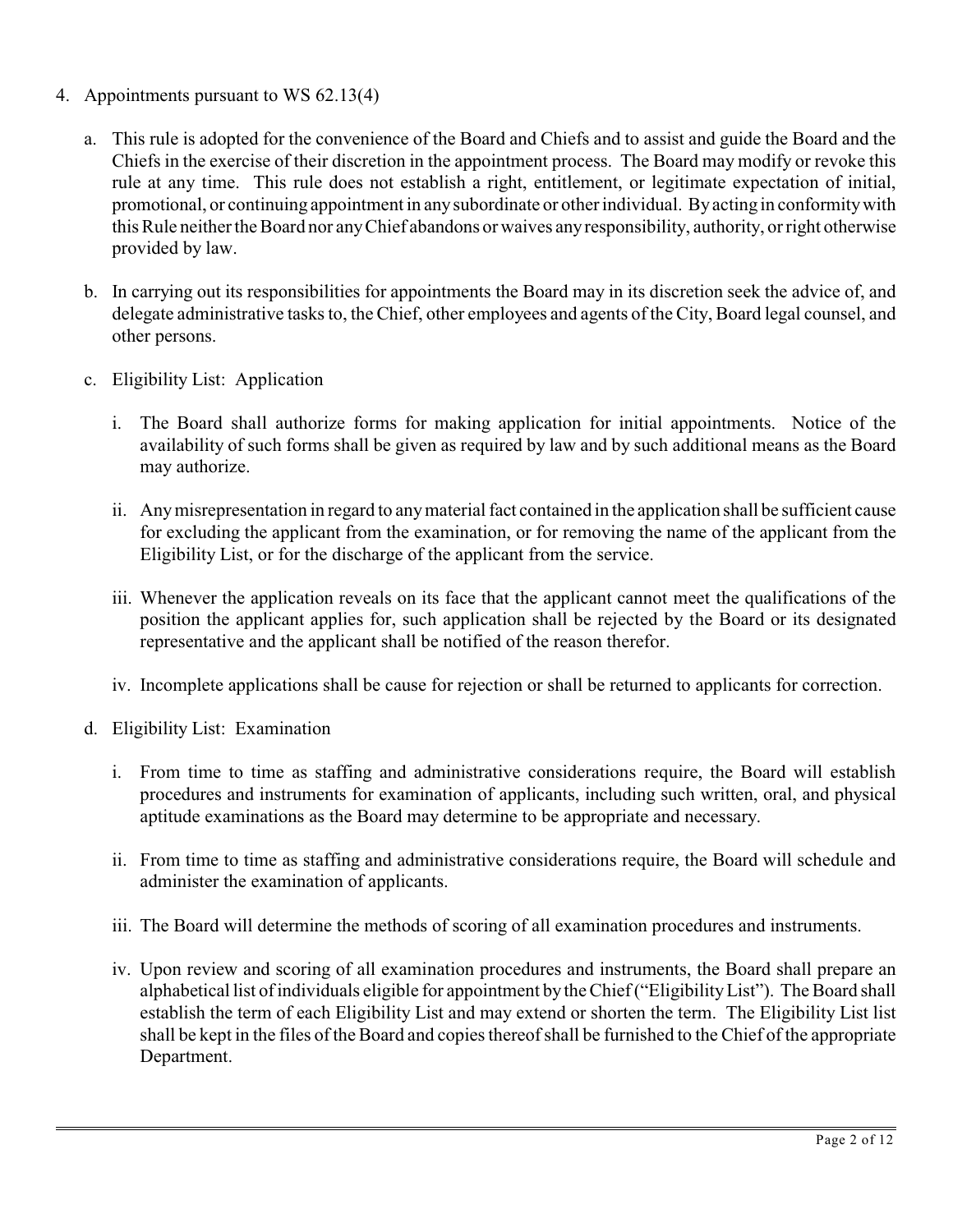- e. Initial Appointment
	- i. The Chief shall identify individuals for appointment from the Eligibility List based upon the Chief's professional judgment and discretion and using such procedures as the Chief deems appropriate, but which shall include the following:
		- (1) A thorough background investigation including, without limitation, review criminal records, personal financial history, and confirmation of educational and professional credentials and references; and
		- (2) An interview of all persons on the Eligibility List (or all persons in a band or section of the Eligibility List approved by the Board) conducted by the Chief before proposing the appointment of any person from the list or from the approved band or section of the list.
		- (3) The Chief shall inform the Board of the procedures and criteria used by the Chief in identifying individuals for appointment from the Eligibility List.
	- ii. When staffing and other administrative considerations require, the Chief shall forward to the Board the names of individuals proposed for appointment from the Eligibility List, including the proposed effective date of the appointments.
	- iii. The Board shall promptly consider and act upon appointments from the Eligibility List proposed by the Chief.
	- iv. Offers of employment by the Chief following Board approval of a proposed appointment may be conditional upon successful completion of a medical examination.
	- v. Probation
		- (1) All initial appointments shall be probationary for a period of eighteen months, and both the initial recommendation by the Chief for appointment and the initial approval of appointment by the Board shall to that extent be conditional.
		- (2) Probation will include training, orientation, and intensive evaluation, for the purposes of assuring successful performance and confirming the qualifications and fitness of the appointee for service.
		- (3) If the Chief decides on a non-disciplinary basis during the course of probation to terminate the employment of an appointee, the Chief may withdraw the recommendation for appointment of that individual, who shall then be discharged and separated from the Department. The Chief shall then promptly report that decision and the resulting discharge and separation to the Board.
		- (4) At the regular meeting of the Board immediately preceding the completion of the probationary period, the Chief shall forward to the Board the Chief's confirmation of the appointment recommendation, which shall then be subject to final Board approval, or the Chief shall withdraw the recommendation.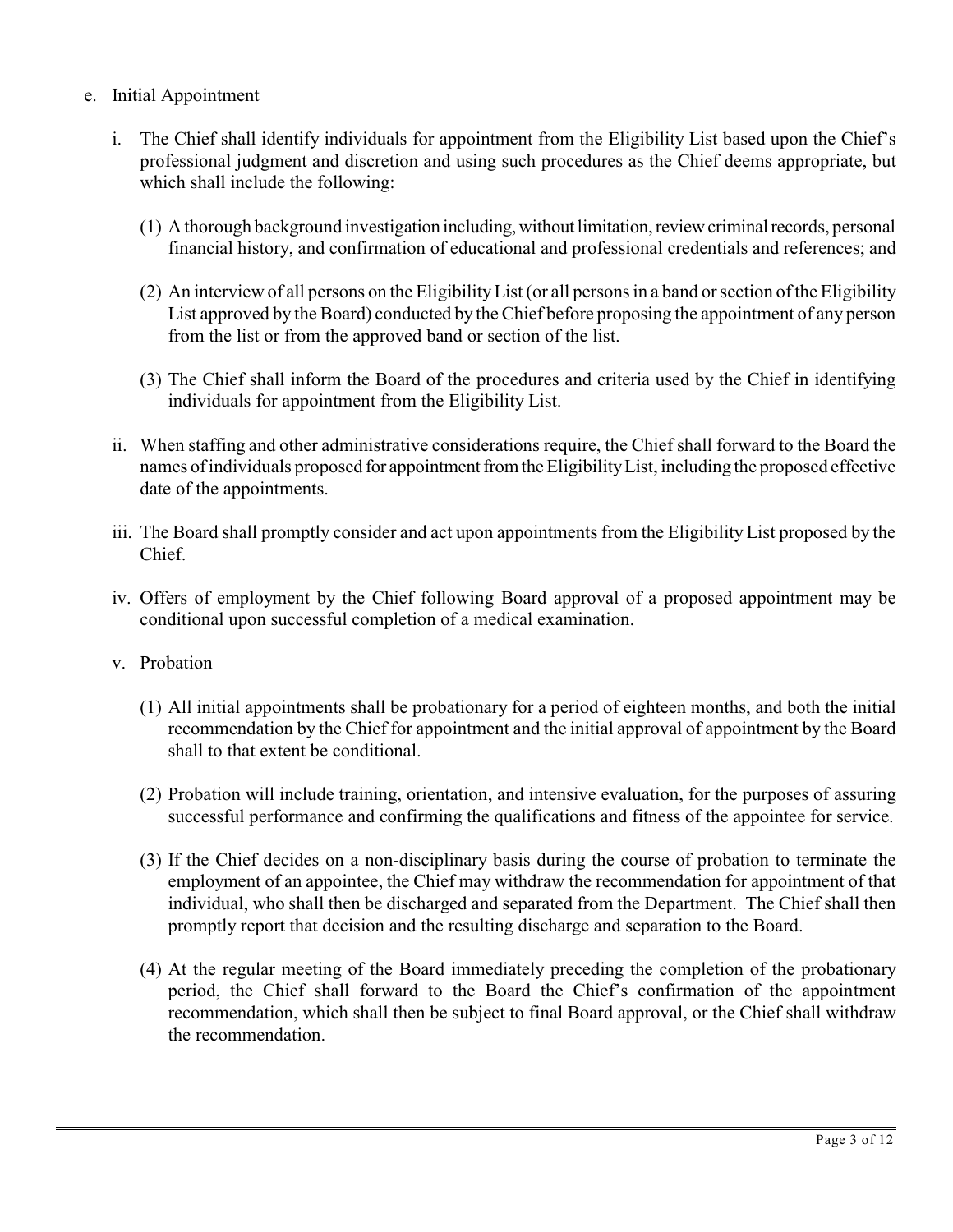- (5) The Chief may extend the initial probationary period up to a total period of twenty-four months without Board action by notifying the appointee and the Board of the extension. No further extension shall be permitted without approval of the Board.
- f. Appointments by Promotion
	- i. This Rule applies to appointment by promotion to commissioned positions other than Chief.
	- ii. The Chief shall advise the Board from time to time regarding current Department procedures for identifying subordinates whom the Chief may consider for promotional appointment, and shall inform the Board of the identities of subordinates who may currently be so identified.
	- iii. The Chief shall inform the Board of the procedures and criteria used by the Chief in identifying subordinates for promotional appointment.
	- iv. When staffing and other administrative considerations require, the Chief shall forward to the Board the names of individuals proposed for promotional appointment, including the proposed effective date of the appointments.
	- v. At each regular meeting of the Board, the Chief shall inform the Board regarding any promotional appointments which the Chief then intends to present to the Board at either of the next two Board meetings. During the interim between receiving that information and acting on the Chief's recommendation, any Commissioner by arrangement with the Chief may examine the complete personnel record of the prospective appointee. The Board shall act on recommendations of the Chief for promotional appointment at any regular or duly scheduled special meeting following such opportunity for examination of the appointee's record.
	- vi. Probation
		- (1) All promotional appointments shall be probationary for a period of twelve months, and both the initial recommendation by the Chief for appointment and the initial approval of appointment by the Board shall to that extent be conditional. In acting on the Chief's recommendation the Board shall specify the effective date of the promotional appointment, which, upon the recommendation of the Chief, may be retroactive and may effectively shorten the probationary period to reflect time served in acting capacity with training, orientation, and intensive evaluation comparable to standard promotional probation.
		- (2) Probation will include training, orientation, and intensive evaluation, for the purposes of assuring successful performance and confirming the qualifications and fitness of the appointee for service in the promoted rank.
		- (3) If the Chief decides on a non-disciplinary basis during the course of probation to terminate the promotional appointment of an appointee, the Chief may withdraw the recommendation for promotional appointment of that individual, who shall then revert to the rank held immediately prior to the promotional appointment. The Chief shall then promptly report that decision and the resulting reversion in rank to the Board.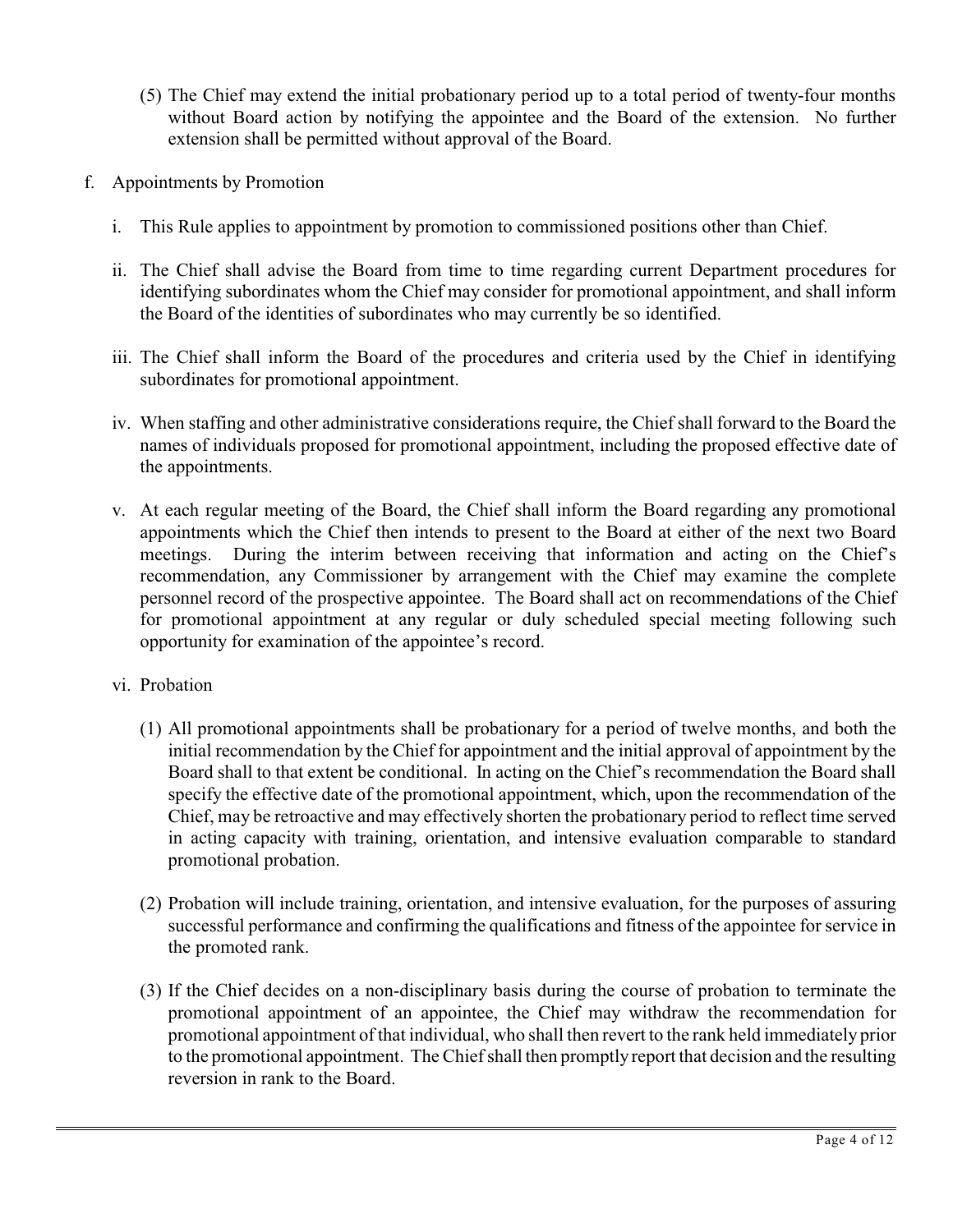- (4) At the regular meeting of the Board immediately preceding the completion of the probationary period, the Chief shall confirm the appointment recommendation, which shall then be subject to final Board approval, or the Chief shall withdraw the appointment recommendation.
- (5) The Chief may extend the promotional probationary period up to a total period of eighteen months without Board action by notifying the appointee and the Board of the extension. No further extension shall be permitted without approval of the Board.
- vii. Without invoking, initiating, or implying a promotional process or intention, the Chief may make reasonable administrative arrangements for assigning subordinates temporarily to duties normally associated with a promoted rank.
- g. Appointments Associated with Inter-Governmental Agreements, Annexation Agreements, or Cooperative Plans by the City of Madison
	- i. In order to secure the best service in the departments, the Board may use the procedures set out below to the extent applicable when the Mayor of the City of Madison shall report to the Board that:
		- (1) an inter-governmental agreement, annexation agreement, or cooperative plan provides that one or more sworn officers employed on a full-time basis by another governmental unit shall not have continued employment by that unit as a consequence of that inter-governmental agreement, annexation agreement, or cooperative plan; and
		- (2) employment of those sworn officers by the City of Madison shall serve the interests of the City and the departments.
	- ii. Upon such report:
		- (1) The Board may instruct the pertinent Madison Chief to prepare one or more Special Eligibility Lists for use in initial appointments to positions created by or in connection with the inter-governmental agreement, annexation agreement, or cooperative plan. Such Special Eligibility Lists shall consist of all of those sworn officers:
			- (a) who had been employed by the other governmental unit as specified in the inter-governmental agreement, annexation agreement, or cooperative plan on a full-time basis for a period of not less than eighteen months immediately prior to the report of the Mayor of the City of Madison described in this Rule 4.g.; and
			- (b) who had been previously examined, appointed, and sworn in connection with appointment to that employment pursuant to W.S. 62.13(4); and
			- (c) who have expressed by written application an interest in working for the pertinent department; and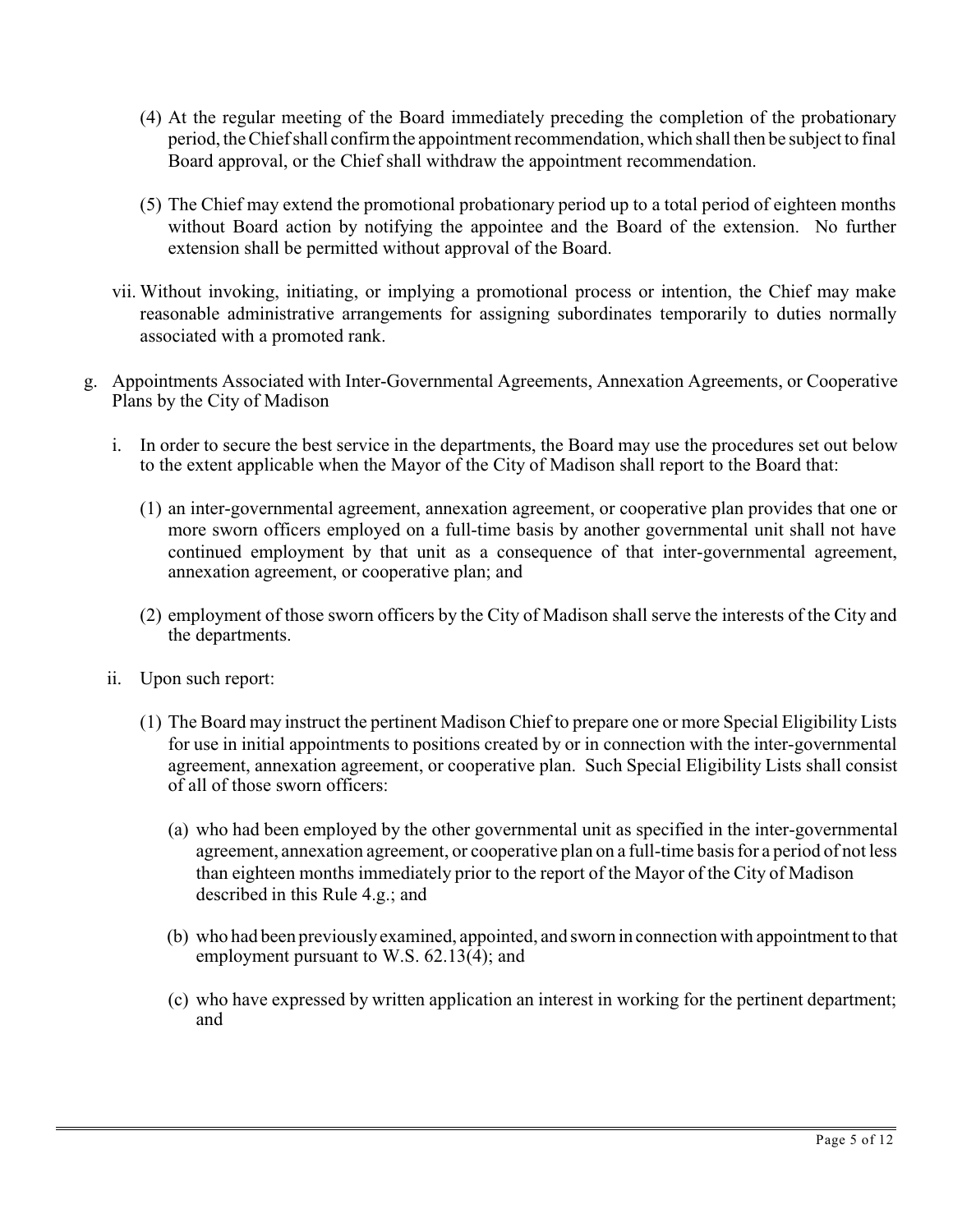- (d) whom the pertinent Madison Chief may designate to appoint as a subordinate from the Special Eligibility List.
- (2) The Board shall then review and may confirm such Special Eligibility Lists for use by the Chief in appointing subordinates pursuant to WS 62.13(4)(a).
- (3) The appointment of individuals from such Special Eligibility Lists shall be subject to pertinent standard rules and policies for probation through conditional recommendation, except that the Chief may elect a period of conditional recommendation and probation less than otherwise provided by these rules but not less than six months.
- 5. Conduct of Board Business
	- a. The Board shall schedule regular meetings no less often than quarterly.
	- b. Annually at the June meeting the Board shall elect from among its members a President and Secretary.
	- c. Special meetings of the Board may be called at any time by the President, or by any two members, with legal notice and with actual notice to Commissioners to the extent possible.
	- d. The President may cancel any regular meeting not required by pending business by notifying each member of the Board not [more than three days nor ]less than 24 hours prior to the time of the meeting.
	- e. Three members of the Board shall constitute a quorum in order to transact business, but a lesser number may adjourn to a time certain. All determinations of the Board shall be made by a majority of all members present.
	- f. The regular order of business of the Board shall include:
		- i. Roll call or attendance
		- ii. Consideration of the minutes of the preceding meeting
		- iii. Reports of the Chiefs, including current and anticipated recommendations for appointments
		- iv. Unfinished business
		- v. Disciplinary matters, if any
		- vi. Future business and scheduling
	- g. The President shall: preside over meetings of the Board; call special meetings of the Board when necessary; preside over hearings conducted by the Board or see that they are properly conducted; receive written charges filed against chief officers or subordinates; and issue subpoenas as may be appropriate in disciplinary proceedings.
	- h. The Secretary personally or by delegation shall: preside at meetings and hearings in the absence of the President; conduct all correspondence of the Board; receive appeals from action of the Chief; provide all notices required by law, these rules, or as requested by the Board; make such official publications as may be necessary; attend all meetings and hearings of the Board; prepare and keep records and minutes of Board proceedings; provide for the taking and recording of testimony and other evidence received at hearing;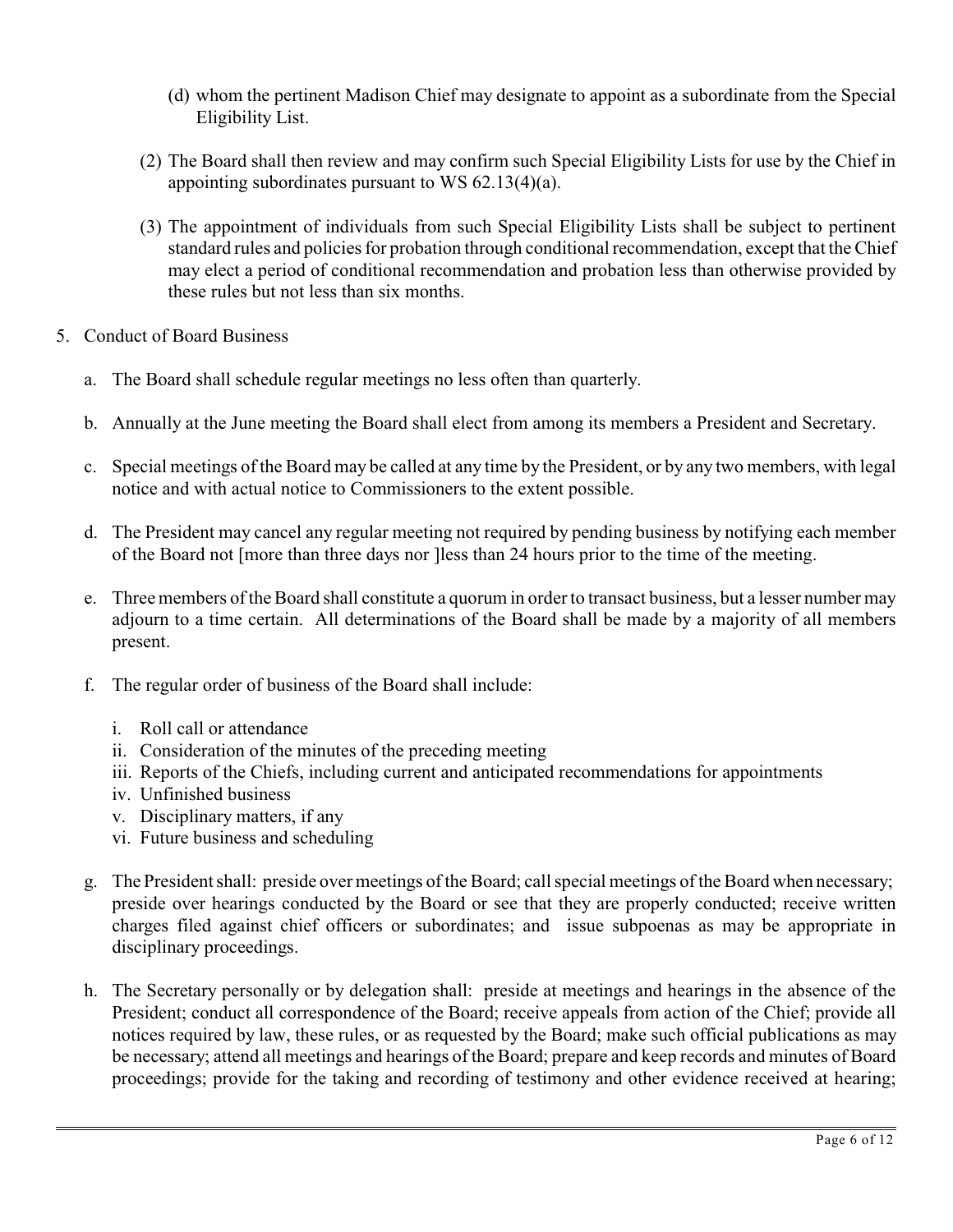preserve such evidence in a permanent record, and certify such record to the Circuit Court when required by law; receive service of written notice of appeal to the Circuit Court from order of the Board; keep a minute book, showing all important facts pertaining to each meeting and hearing; sign the minutes of each meeting; and provide a copy of the minutes of each meeting to each member, to the City Clerk, and to the Chiefs.

- i. Delivery to the President, the Secretary, or the Board of any item not required by law to be served upon the Secretary may be accomplished by delivery to the office of the Board's legal counsel .
- 6. Discharge, Suspension, and Disciplinary Action
	- a. For purposes of this Rule, a "Subordinate" shall include any commissioned member of the Police and Fire Departments other than the Chiefs thereof.
	- b. A subordinate may be suspended as hereinafter provided as a penalty. A subordinate may also be suspended by the Board with pay pending disposition of charges filed against the subordinate.
	- c. Charges
		- i. A statement of charges or complaint setting forth charges ("complaint") may be filed against a subordinate ("Respondent") by the Chief, or by a member of the Board, or by the Board as a body, or by any aggrieved person ("Complainant"). The complaint shall be in writing, shall be signed by the Complainant, and shall be sworn under oath to be on the knowledge of the Complainant, except as to those matters stated on information and belief, and as to those matters Complainant shall state that the Complainant believes the charges to be true. If a complaint is made in whole or in part upon information and belief, the source of such information and belief shall be stated, including the names and addresses of witnesses having knowledge. Such information, including names and addresses of witnesses, may be embodied in a separate statement and filed with the charges. The complaint shall identify the person complained about, specify the date and place of the alleged offense, and specify the rule, standard, or provision of law violated. The complaint shall be filed with the President of the Board personally or to the President's attention at the office of the Board's legal counsel.
		- ii. From time to time the Board shall publish a standard complaint in blank form, but the Board shall not refuse unreasonably to accept a complaint which conforms to the requirements of law and this Rule solely because the complaint is not submitted on such a form.
	- d. Upon the filing of charges and prior to the Initial Hearing, the Board may conduct, or the President may direct, a preliminary investigation as to the jurisdiction of the Board, the standing of the complainant, or such other preliminary issues as the Board may identify. In the course of such an investigation the Board or its agent may require the cooperation of the parties, and may compel such cooperation by subpoena. If in the judgement of the Board following such investigation the charges do not appear to come within the jurisdiction of the Board, the complainant lacks standing, or other formal defects bar the complaint, the charges may be dismissed at the Initial Hearing without evidentiary hearing.
	- e. Promptly after suspending a subordinate as a penalty, the Chief shall report such suspension to the Board.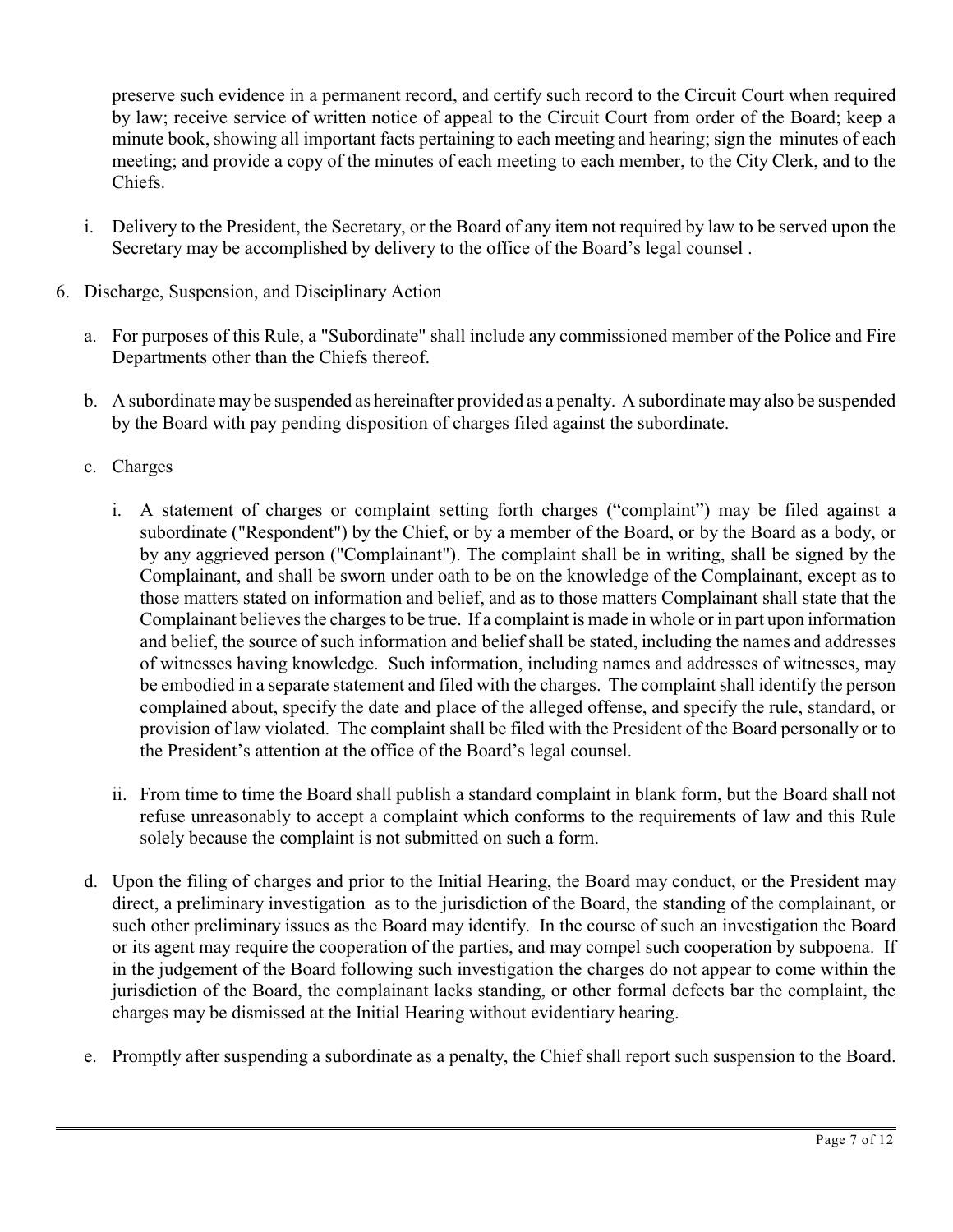- f. Following the filing of the complaint in any case, the President shall arrange service of a copy of the complaint upon the person charged. The Board shall set a date for the Initial Hearing not less than 10 days nor more than 30 days following service of the Complaint. The Respondent and the Complainant may represent themselves, or may be represented by an attorney, or with the Board's permission may be represented by a lay advocate acting as the party's agent. Both the Respondent and Complainant may compel the attendance of witnesses by subpoenas which shall be issued by the President of the Board on request and be served as are subpoenas under chapter 885, Wis. Stats.
- g. Discovery Discovery may be conducted by the parties to a proceeding under this chapter upon the following terms and conditions.
	- i. No formal or compulsory discovery shall commence prior to the Initial Hearing.
	- ii. Discovery may be allowed by Board order at or following the Initial Hearing and using the procedures established by Wisconsin Statutes Chapter 804 as amended from time to time, consistent with the scheduling and other orders of the Board. Where appropriate to the context, references in that statute to the court before which an action is pending shall be construed as referring to this Board.
	- iii. No Chief or Commissioner Complainant may compel the deposition of the Respondent, nor direct interrogatories or requests for admission to a Respondent.
	- iv. Upon motion of a party and for good cause shown, or upon its own motion, the Board may restrict discovery as justice requires.
	- v. Upon motion of a party, the Board may order that certified objections or other discovery matters requiring decision or ruling shall be acted upon exclusively by the Board or by such other person or persons as the Board may designate.
- h. Initial Hearing: The Initial Hearing and all subsequent hearings on the complaint shall be public. No witnesses need appear at the Initial Hearing. The following will take place at the Initial Hearing:
	- i. The Board shall receive the report of any preliminary investigation.
	- ii. The Board shall receive and act on requests of the parties regarding representation by lay advocate.
	- iii. Motions by the parties as to the formal adequacy of the complaint and other procedural matters may be made and shall be considered by the Board.
	- iv. If not filed earlier, Respondent shall file with the Board a written answer to the complaint which either shall be signed and verified by the Respondent in the same manner that a complaint is to be verified, or alternatively may be signed by legal counsel appearing for the Respondent. The Board may compare the Complaint and the Answer and attempt to obtain stipulations as to matters about which the parties agree. Matters which are stipulated need not be proven by the parties at the hearing.
	- v. Complainant shall provide Respondent with a list of witnesses intended in good faith to be called to prove the allegations of the complaint, and with a copy of documentary and physical exhibits intended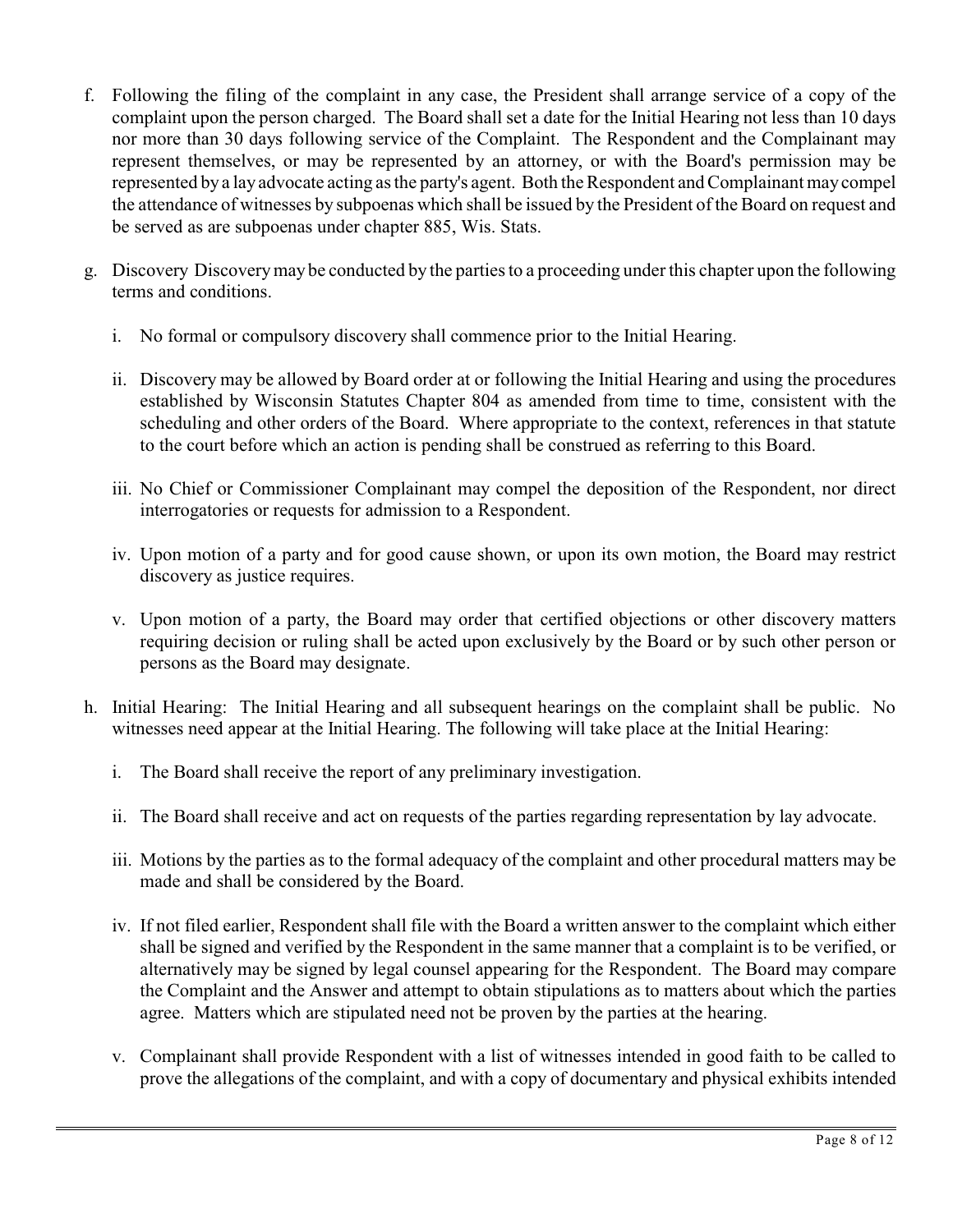in good faith to be introduced, and the Board will schedule similar disclosure by Respondent. Witnesses called merely to rebut the testimony of another witness need not be disclosed in advance. Parties shall be allowed to call witnesses whose names are not included on either list and to introduce exhibits not disclosed only for good cause shown. Non-disclosed exhibits and witnesses discovered and proposed after disclosure shall be provided to the opposing party within a reasonable time frame. Neither party shall be required to call all of their respective disclosed witnesses nor to introduce all of their respective disclosed exhibits, and either party may call any witness and introduce any exhibit disclosed by the other.

- vi. Each party shall propose the form, general scope, and schedule for discovery, if any. The Board may allow or order discovery. All discovery shall be completed as provided by the Board's order.
- vii. Dates for the continuing evidentiary hearing will be set.
- viii. If the Complainant does not appear at the Initial Hearing or at any other scheduled hearing, the Board may dismiss the complaint, either with or without prejudice, that is, with or without the right to refile the complaint.
- i. Exhibits
	- i. To expedite the hearing and the Board's consideration of the evidence, each party is encouraged to prepare a list of exhibits which that party expects to offer in evidence, identifying each document by a reasonably descriptive short name or title. These lists should be filed with the Board no less than 48 hours prior to the scheduled commencement of evidentiary proceedings. These lists and a copy of each document should be exchanged by the parties not less than 48 hours prior to the scheduled commencement of evidentiary proceedings. A unified joint list of exhibits filed not less than 48 hours prior to the commencement of evidentiary proceedings will fulfill the requirements of this rule if the parties can reach agreement on such a list.
	- ii. Parties should exchange and file notice of any objections to such proposed exhibits not less than 24 hours prior to the scheduled commencement of evidentiary proceedings. This notice of objection shall state concisely the grounds for objection but need not present argument or legal authority.
	- iii. Unless excused by the Board, each party shall file with the Board the original and six photocopies of each documentary exhibit offered in evidence. Each party offering a documentary exhibit in evidence or using a documentary exhibit for purposes of questioning a witness other than refreshing recollection shall provide at least one photocopy to each other party to the proceeding.
- j. Hearing
	- i. At the adjourned and continuing evidentiary hearing, both parties may make an opening statement. The Respondent may reserve an opening statement to the beginning of the Respondent's case. The Complainant shall present evidence first.
	- ii. The Complainant or Complainant's attorney may question each witness. After each of the Complainant's witnesses testifies, the Respondent or Respondent's attorney may cross-examine the witness. After all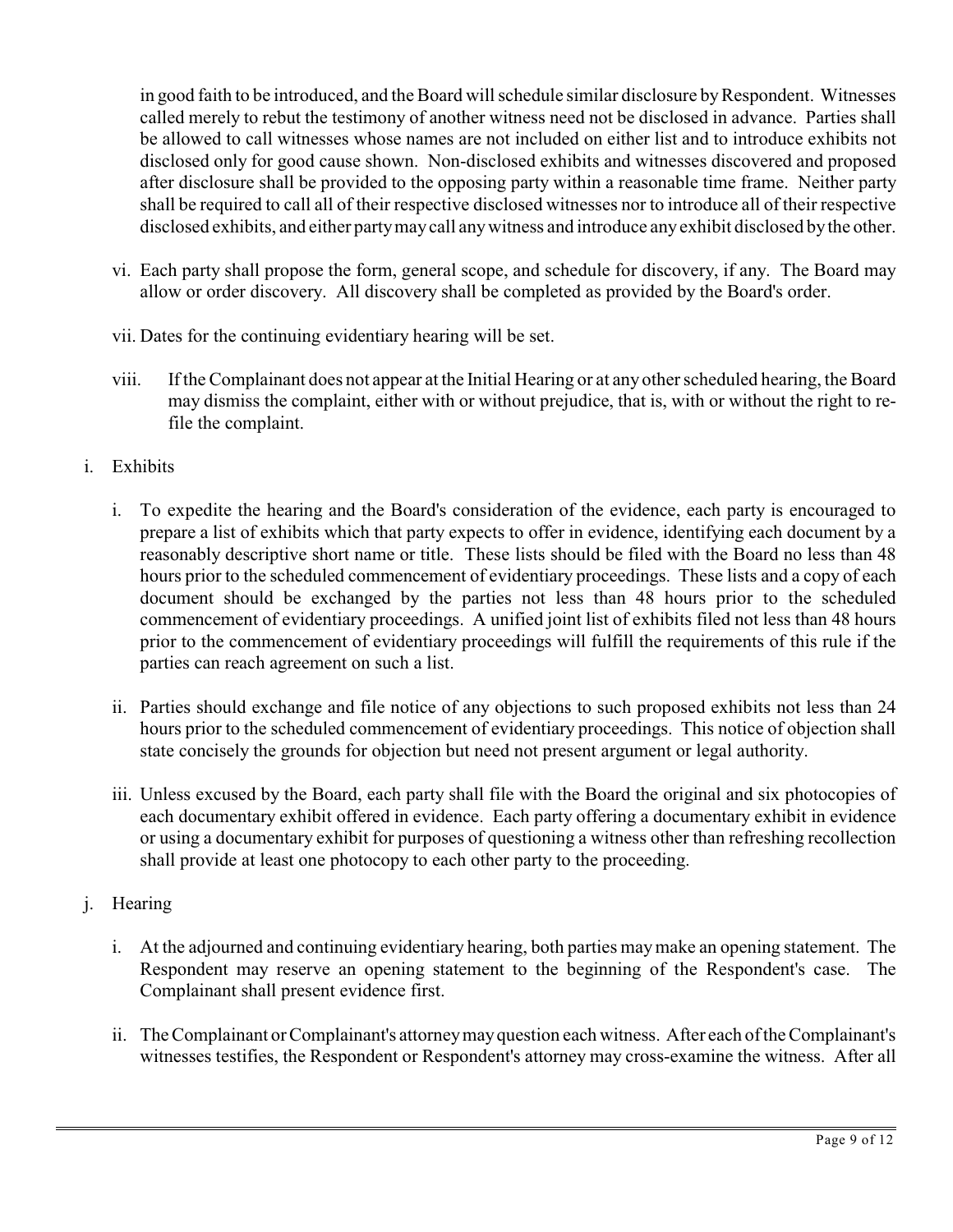the Complainant's witnesses testify, the Respondent may testify and call witnesses to testify. They shall be subject to cross-examination following their testimony.

- iii. Members of the Board may question any witness at any time, but generally shall adhere to the following procedure:
	- (1) Commissioners may reserve their questions of the witness until the parties have completed all direct and cross examination.
	- (2) Before the witness is excused, commissioners may briefly confer in order to identify areas of interest for further inquiry.
	- (3) Questions on behalf of the Board may be posed by the Board's legal counsel or by the President.
	- (4) The parties may state objections to the questions posed by or on behalf of the Board.
	- (5) At the conclusion of such inquiry, the party who did not call the witness may conduct one round of cross-examination, limited in scope to the questions and responses of the Board's inquiry, following which the party who called the witness may conduct one round of re-direct examination also so limited.
	- (6) The Board may initiate additional cycles of this process for a witness.
	- (7) The witness shall be excused when the Board is satisfied that its inquiry of the witness has been completed.
	- (8) The Board may defer its questioning of a witness until both parties have rested and for that purpose may continue a subpoena.
	- (9) In any proceeding the Board may modify this process.
- iv. A Chief or Commissioner Complainant shall not be permitted to call the Respondent adversely, but may cross-examine the Respondent when the Respondent becomes a witness voluntarily. An aggrieved person or the Board by majority vote may call the Respondent at hearing.
- v. The Board may deliberate in closed session as required during the course of its hearings to act on motions, objections, or similar administrative matters.
- vi. The Board may invite written briefs or memoranda following the conclusion of testimony in lieu of closing statements or oral argument, formally continuing hearing for the receipt of the briefs or memoranda and for deliberations, and shall then issue a written decision as soon as possible following receipt of final briefs or memoranda.
- vii. The Board may modify the order of testimony or make such additional rules at each hearing as it deems necessary for the conduct of the hearing.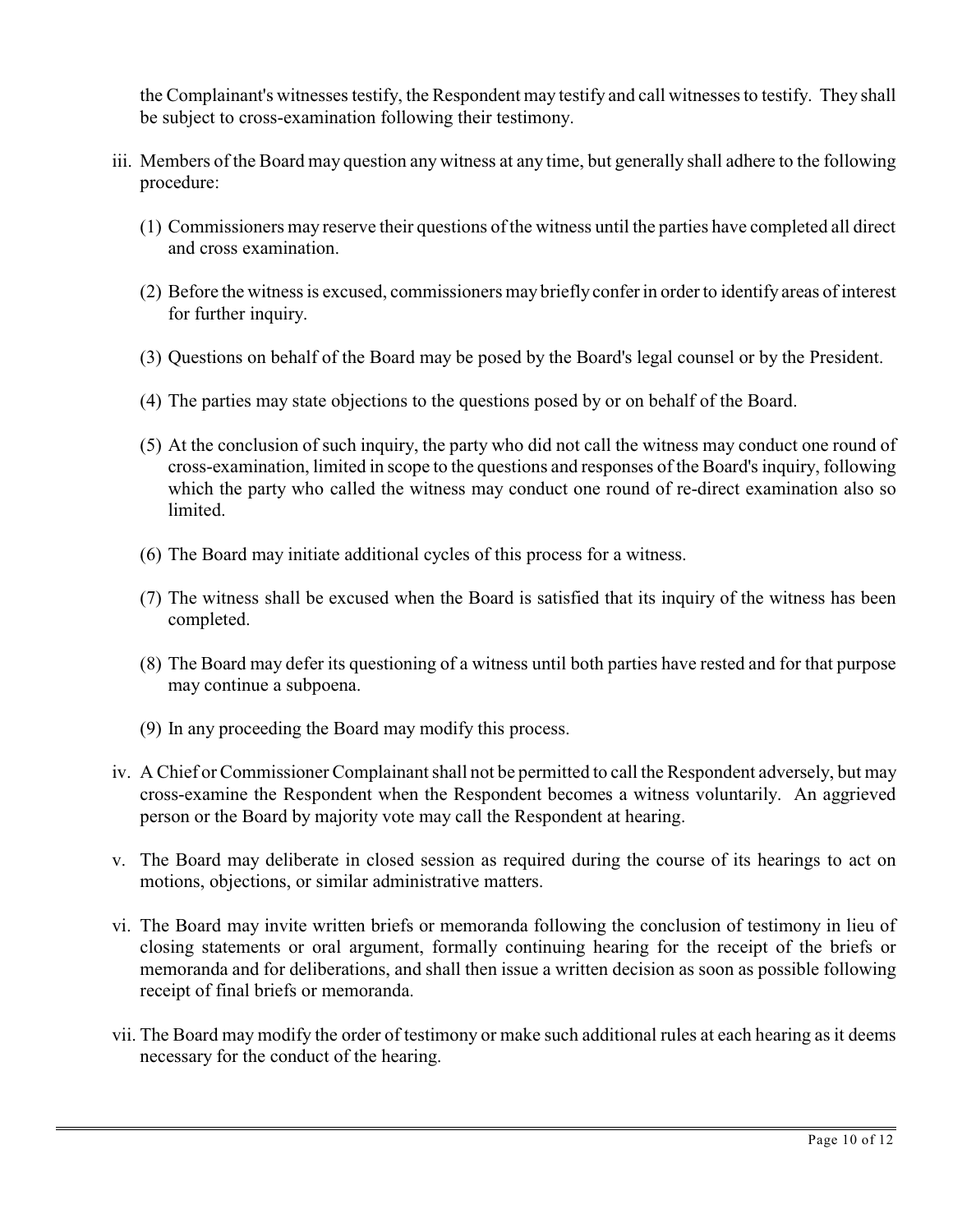- k. Multiple Complaints: Separate complaints shall be made against each commissioned officer involved in the alleged misconduct resulting from the same event. The complaints may be consolidated for hearing, but if either party requests a separate hearing on one or more of the Complaints, the Board may allow the complaints to be heard separately.
- l. Evidence: Board proceedings are quasi-judicial in nature and are not subject to the statutory rules of evidence. Generally, any witness may testify regarding matters about which the witness has personal knowledge under usual administrative evidentiary procedure. Hearsay is not itself a valid grounds of objection to evidence in Board proceedings. Witnesses may be asked questions intended to show whether or not they should be believed.
- m. After receiving all the evidence and the statements of the parties, the Commissioners may retire into closed session to deliberate, adjourning and continuing as necessary. Within three (3) days of the close of the adjourned and continued sessions, Commissioners shall produce and file with the secretary a written decision and order. If one or more commissioners disagrees with the majority opinion, that disagreement may be expressed in writing in a dissenting comment or decision.
- n. The provisions of this Rule, where applicable, shall also apply to disciplinary actions against Chiefs.
- o. Failure of a Complainant to comply with these rules may be grounds in the discretion of the Board to dismiss the Complaint either with or without prejudice, that is, with or without the right to re-file the complaint.
- p. The Board on its own motion or the motion of a party may modify, extend, waive, or excuse performance of these rules and may promulgate additional rules or procedures as appropriate to a case before it.
- q. Hearing Examiner
	- i. The Board may engage a Hearing Examiner to conduct the Initial Hearing and the continuing evidentiary hearings.
	- ii. The Hearing Examiner shall conduct and preside at proceedings in conformity with these rules and in consultation with Board counsel. References to the Board in this rule shall be construed to refer to a Hearing Examiner as context requires.
	- iii. All evidentiary proceedings conducted by a Hearing Examiners shall be videotaped and a certified transcript shall be prepared.
	- iv. Promptly following completion of the evidentiary proceedings and receipt of briefs, the Hearing Examiner shall forward the complete record to the Board and shall prepare a comprehensive report including an evaluation of witness credibility and demeanor for review by the Board and including the recommendations of the Hearing Examiner regarding disposition of the charges. The report of the Hearing Examiner shall be included in the record of Board proceedings.
	- v. Promptly following receipt of the Hearing Examiner's report the Board shall convene for deliberations. The Board may require further proceeding before the Hearing Examiner or before the Board. Following